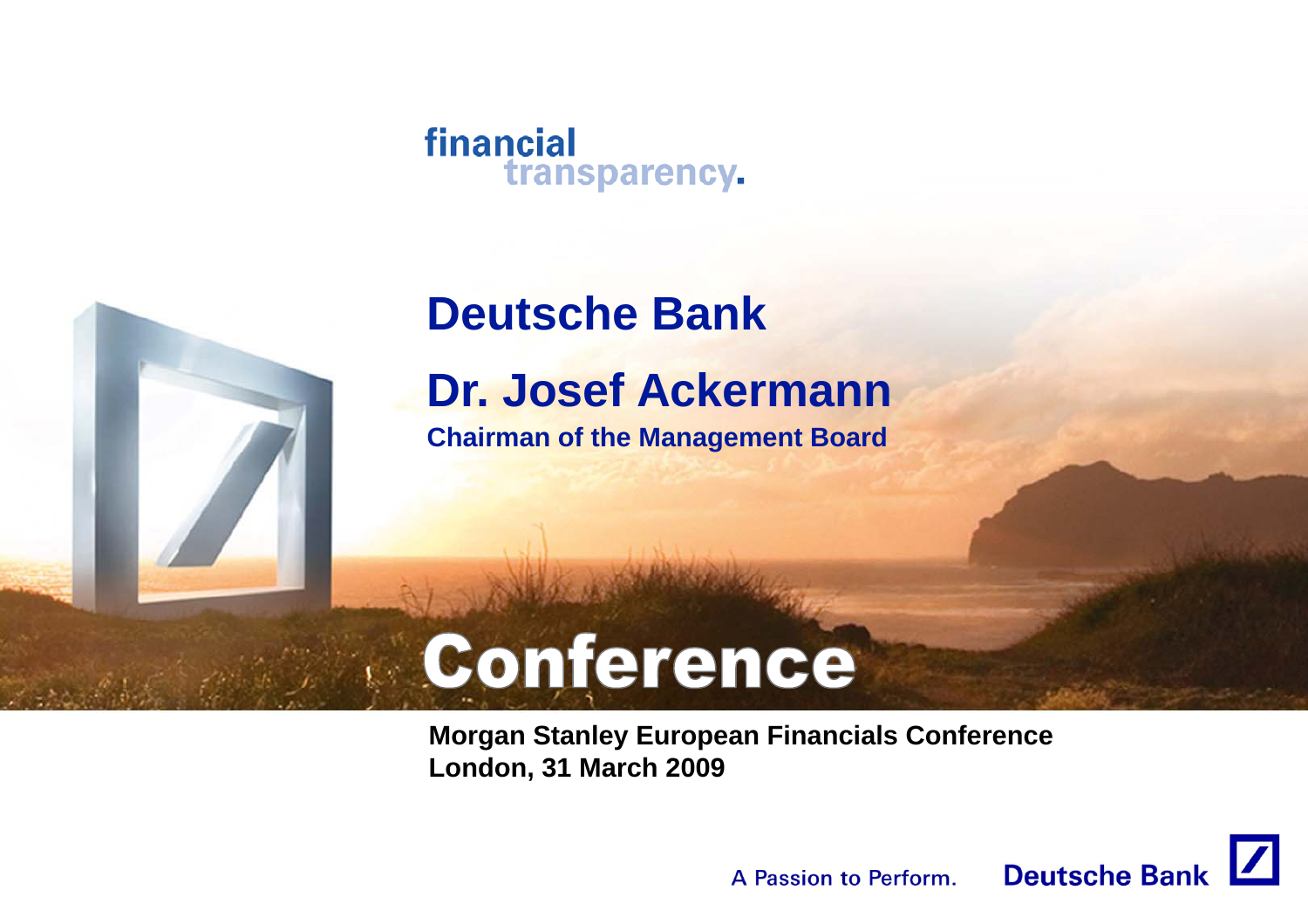

### **Agenda**



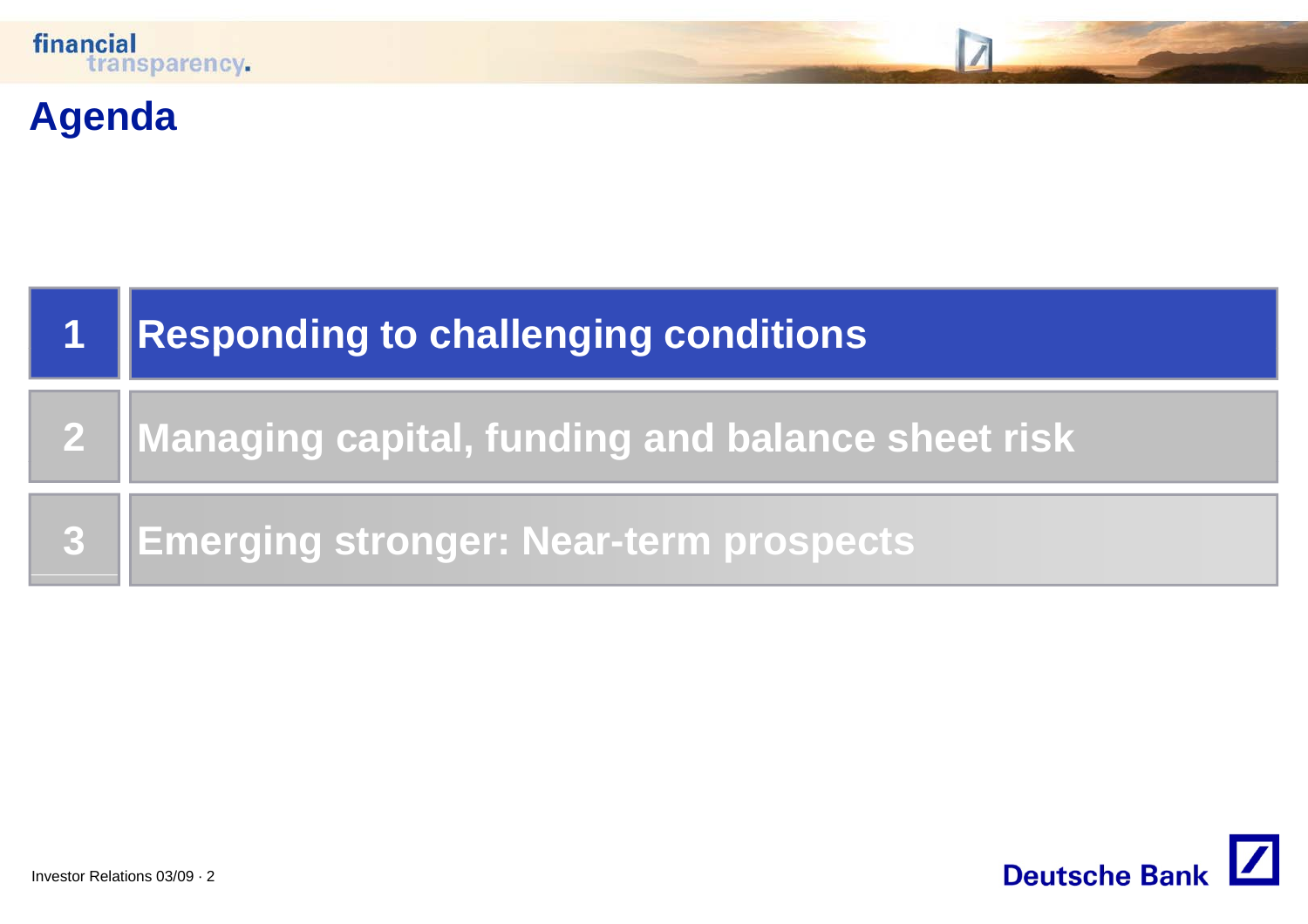

In EUR bn

financial



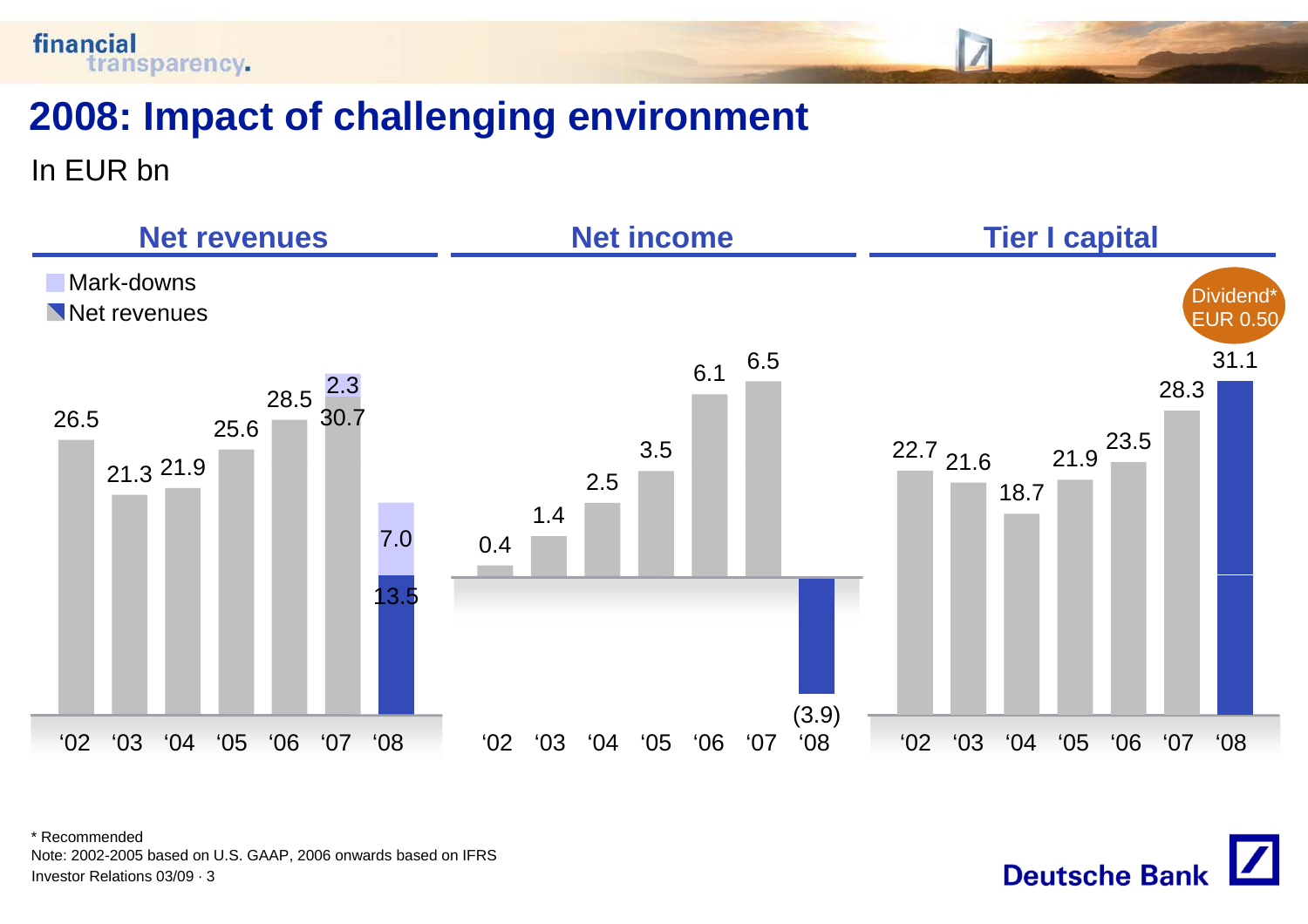

### **We have responded strategically in all core businesses**

| <b>CB&amp;S</b> | Recalibration of the investment banking business model                                                                  |
|-----------------|-------------------------------------------------------------------------------------------------------------------------|
| <b>GTB</b>      | ■ Continued growth initiatives                                                                                          |
| <b>AWM</b>      | AM: Reengineering business model to current market levels<br>• PWM: Efficiency program / selective growth opportunities |
| <b>PBC</b>      | Growth and efficiency program<br><b>Postbank co-operation</b>                                                           |

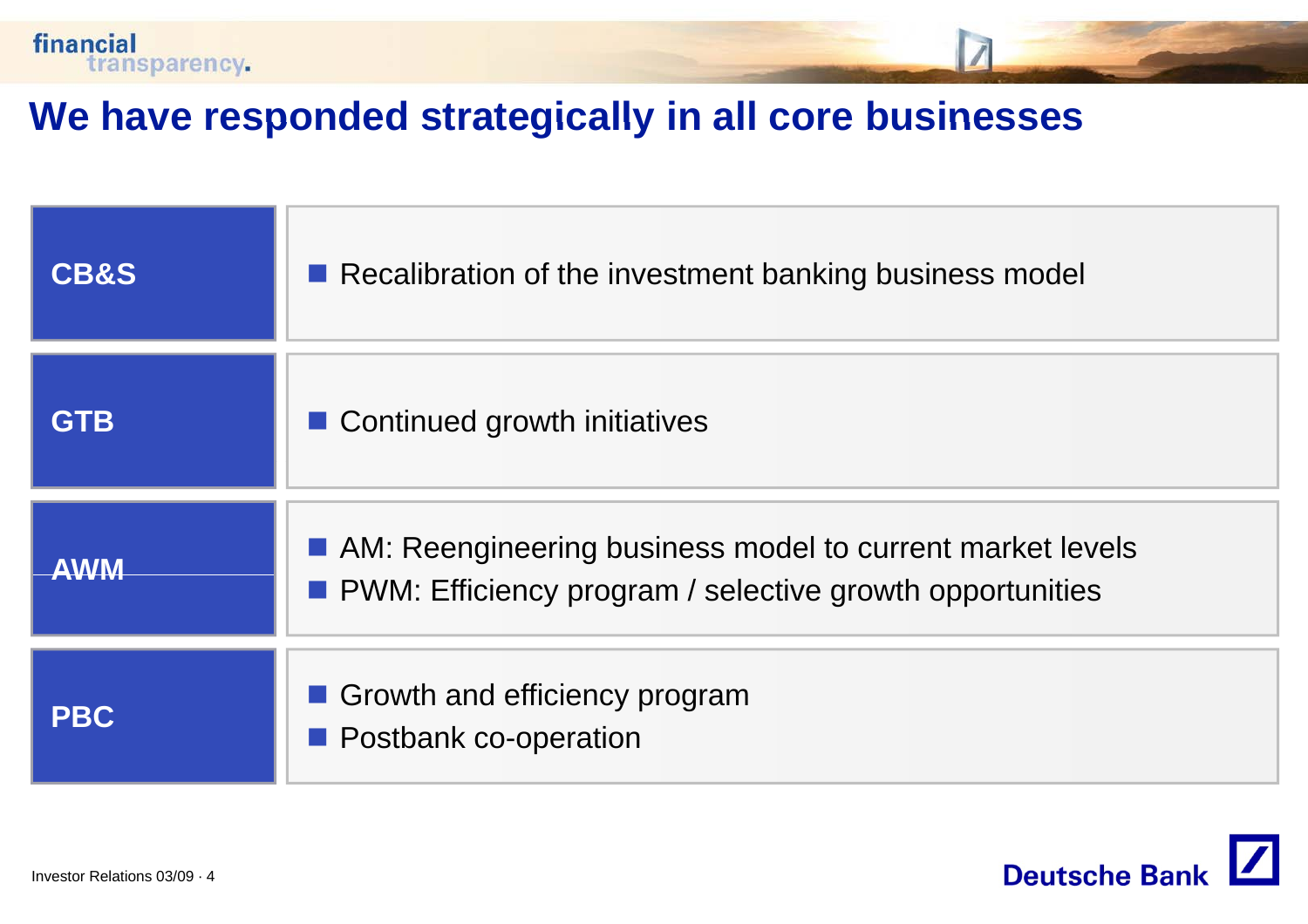## In Sales & Trading, we have acted decisively across the platform

# Notional Capital EPT $\blacksquare$  FPT\* SABA\*

#### Aggressive de-leveraging **Reduced costs**



Investor Relations 03/09 · 5\* SABA: Designated credit prop desk; EPT: Equity proprietary trading

### **Significant reduction in proprietary risk Continued management of legacy exposures**



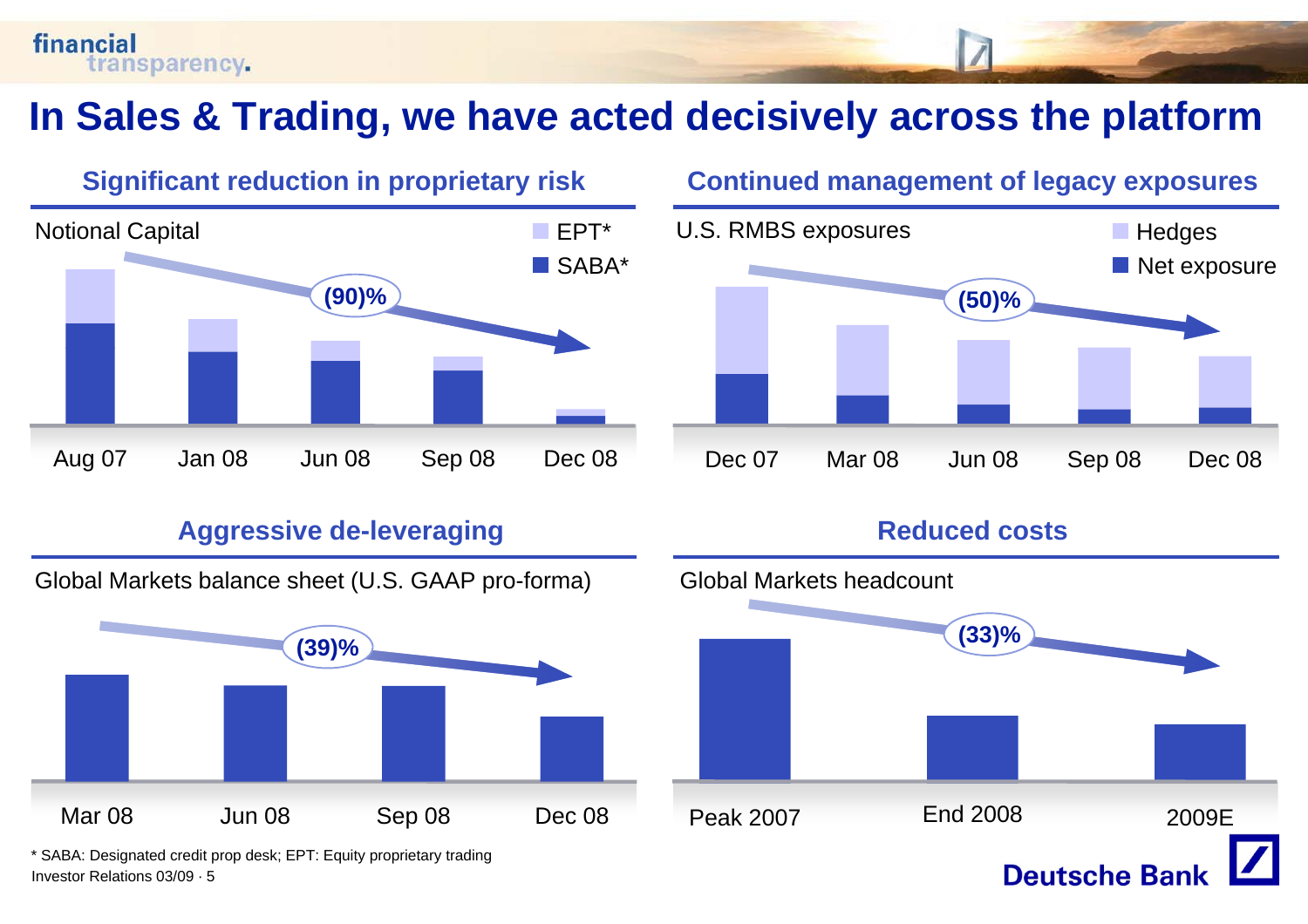### **We have recalibrated our Sales and Trading model and Trading**

#### $~15%$  $~5%$  positions **Illustrative**  $\sim\!\!55\%$  $~160\%$ Medium / High Liquidity  $\approx$  25%  $-40%$ **Executive Structure of the franchises in FX, Money Markets and rates** franchises in FX, Money Markets and rates Most liquid flow 2004-2007 Average 2009Plan

### **Shift in business model (revenue mix) Key actions in**

#### **De-risk**

- Scale-back / eliminate illiquid prop activity
- Highly illiquid Scale-back / eliminate illiquid prop activity<br>positions **Exercise Sharply reduced retention of structured un**hedgeable risk
	- Significant curtailment of non-collateralised counterparty risk

#### **Attack market share**

- Continue to accelerate market growth in products where we lack dominant positions
- $\blacksquare$  Drive growth initiatives in commodities, cash equities and prime brokerage

#### **Capitalise on strengths**

- Capitalise on pre-existing dominant flow business
- Continue to apply technology to exploit wider margins and benefit from competitor consolidation

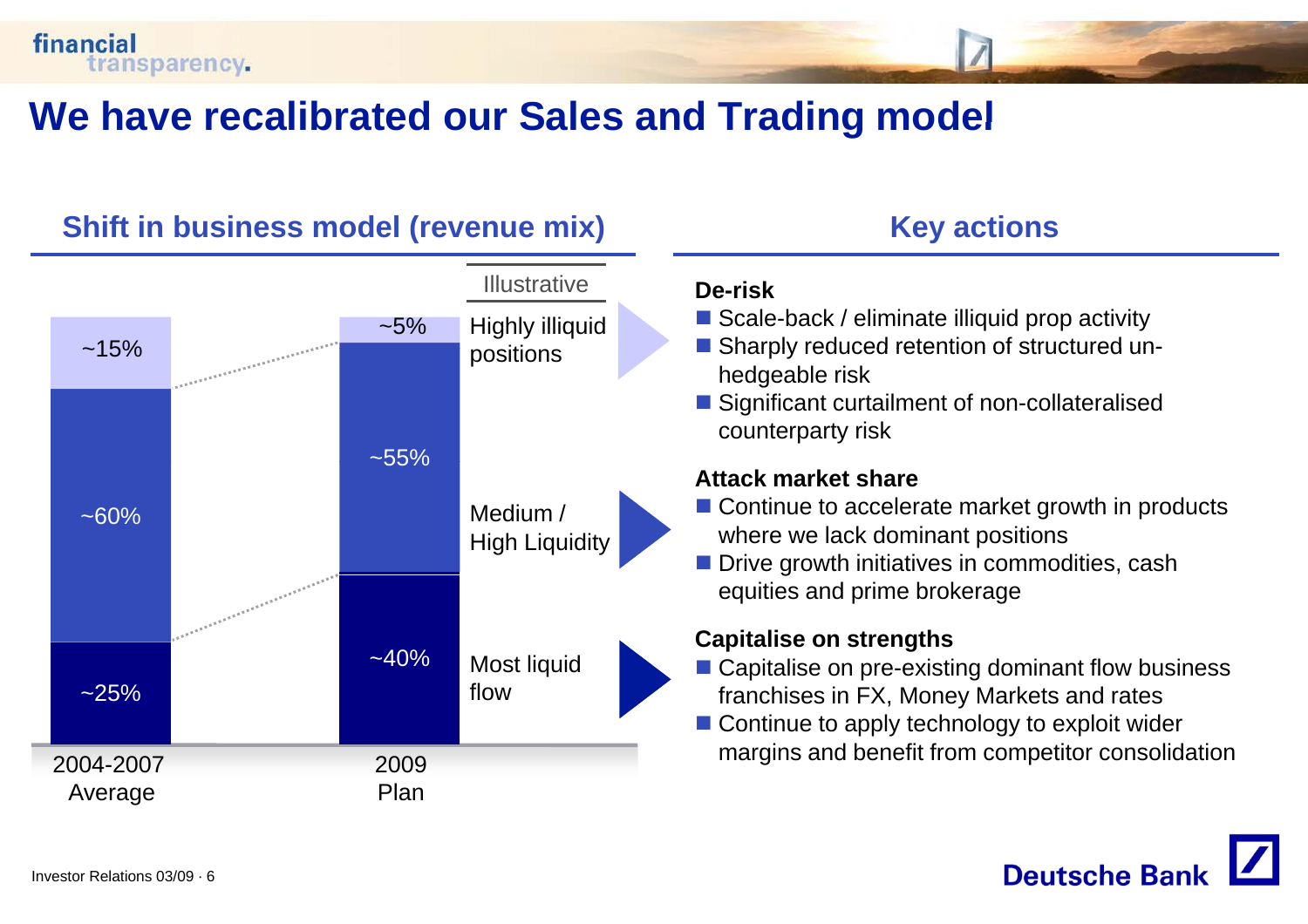

### **Agenda**



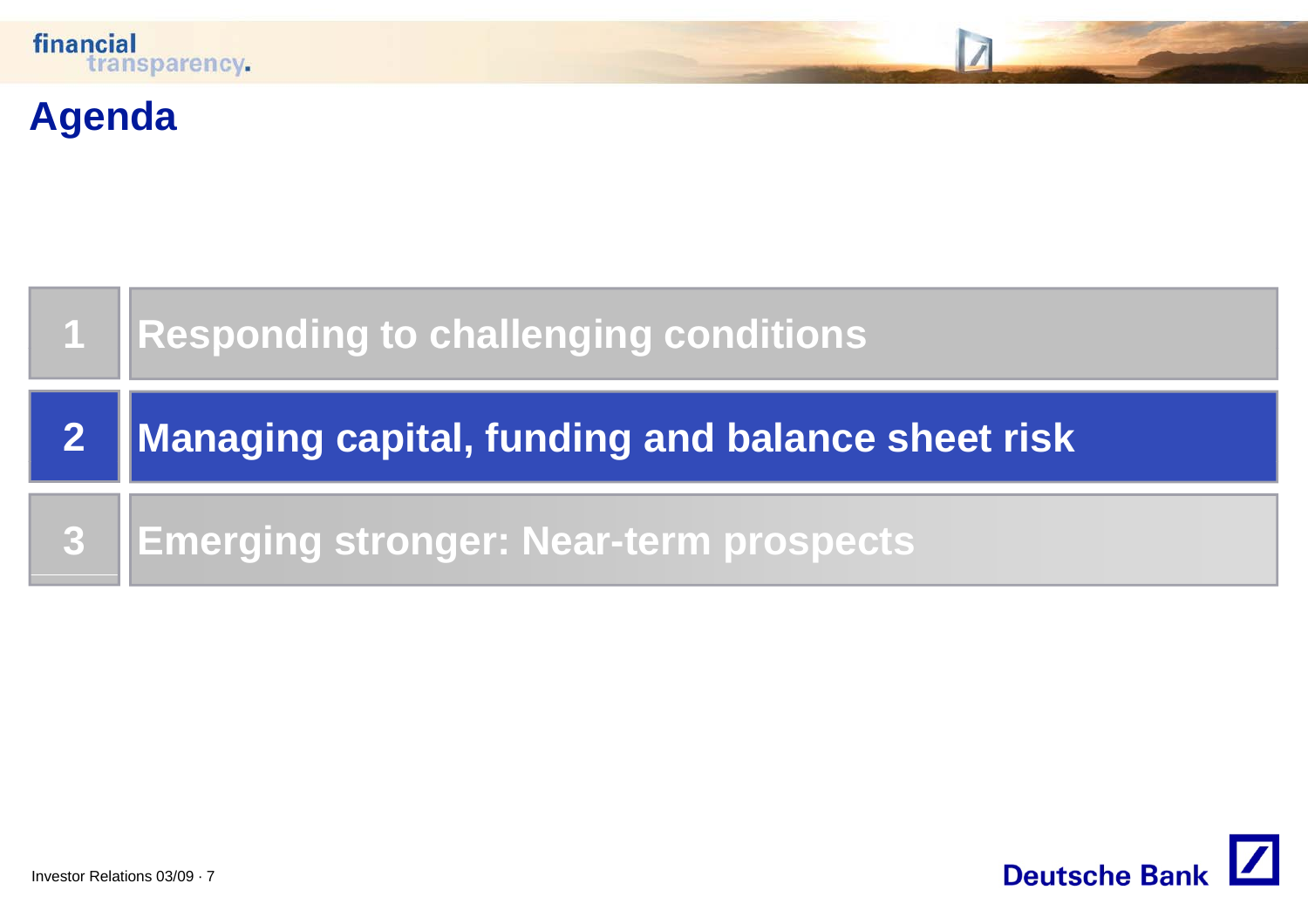**Solid capital ratios through the crisis capital**



Investor Relations 03/09 · 8Note: 2007 based on Basel I, from 2008 onwards based on Basel II; Core Tier I ratio = BIS Tier I capital less Hybrid Tier I Capital divided by RWAs<br>Investor Relations 03/09 · 8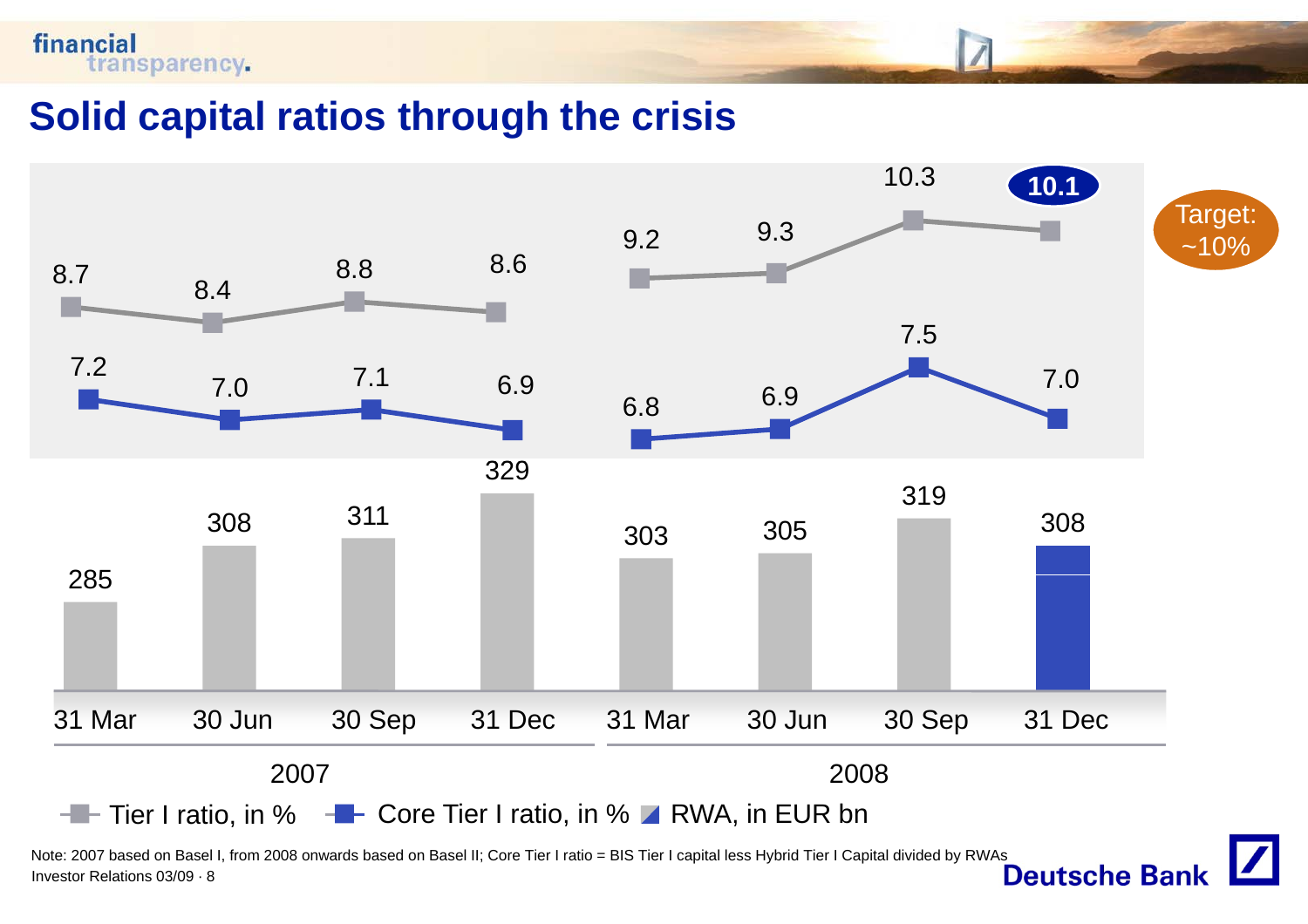### **Intrinsic capital strength**

BIS Tier I ratio as of 31 December 2008, in %

- 
- Tier I ratio before state capital injections



Investor Relations 03/09 · 9\* Diverging fiscal year Source: Company data

**Deutsche Bank**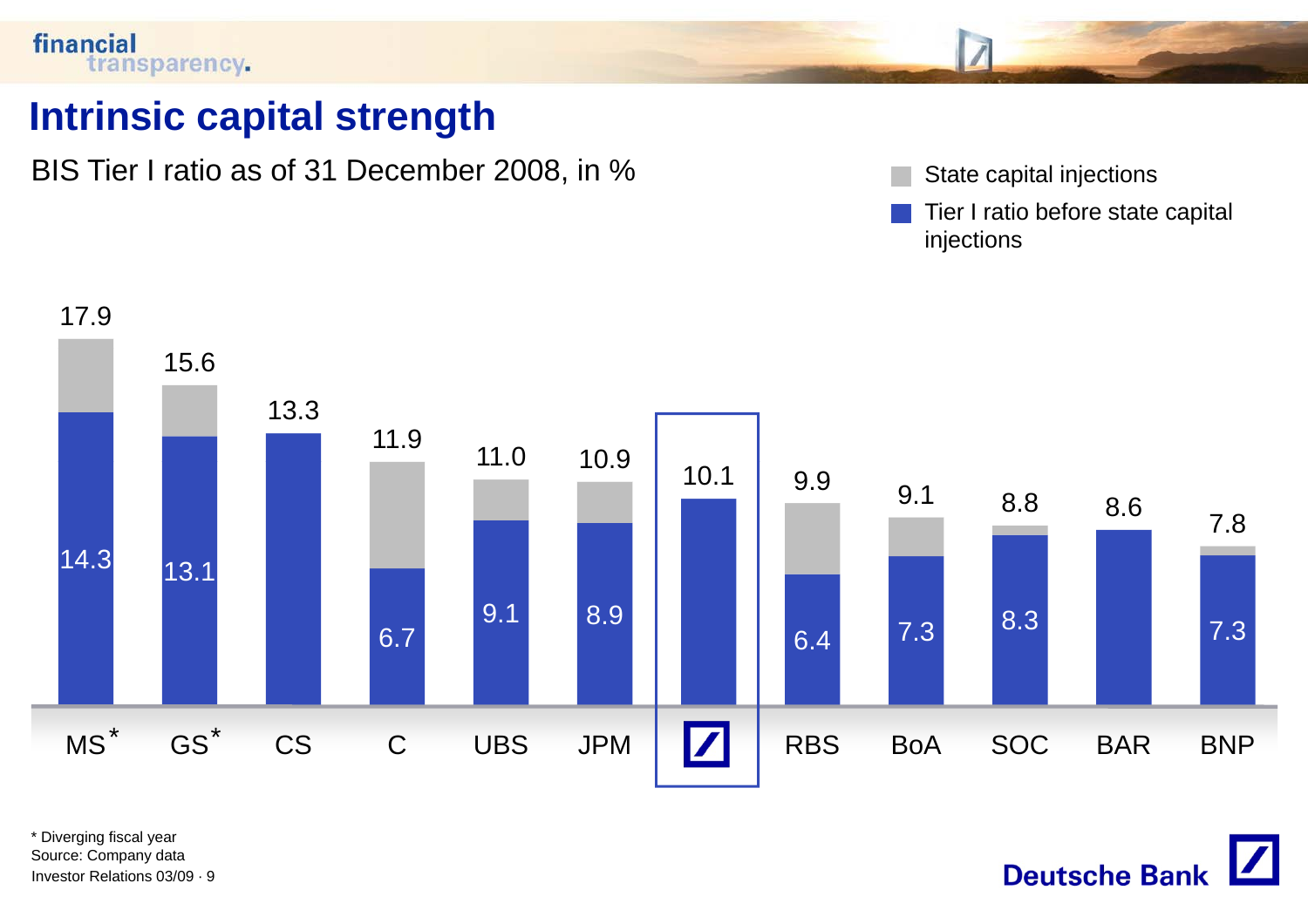

### **Unsecured funding: Quantity and quality**

In EUR bn

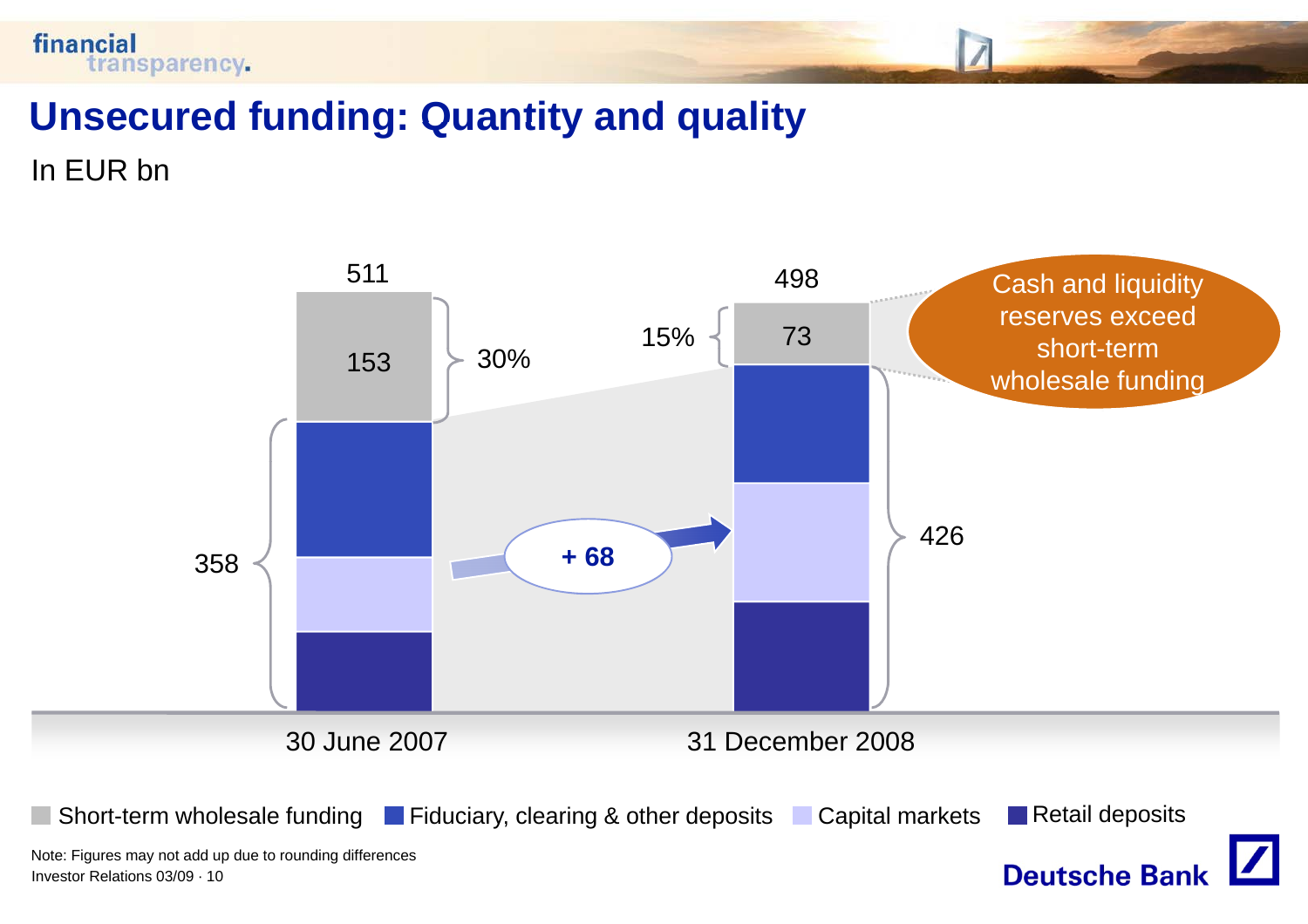### **A strong funding position in 2009**



**Deutsche Bank**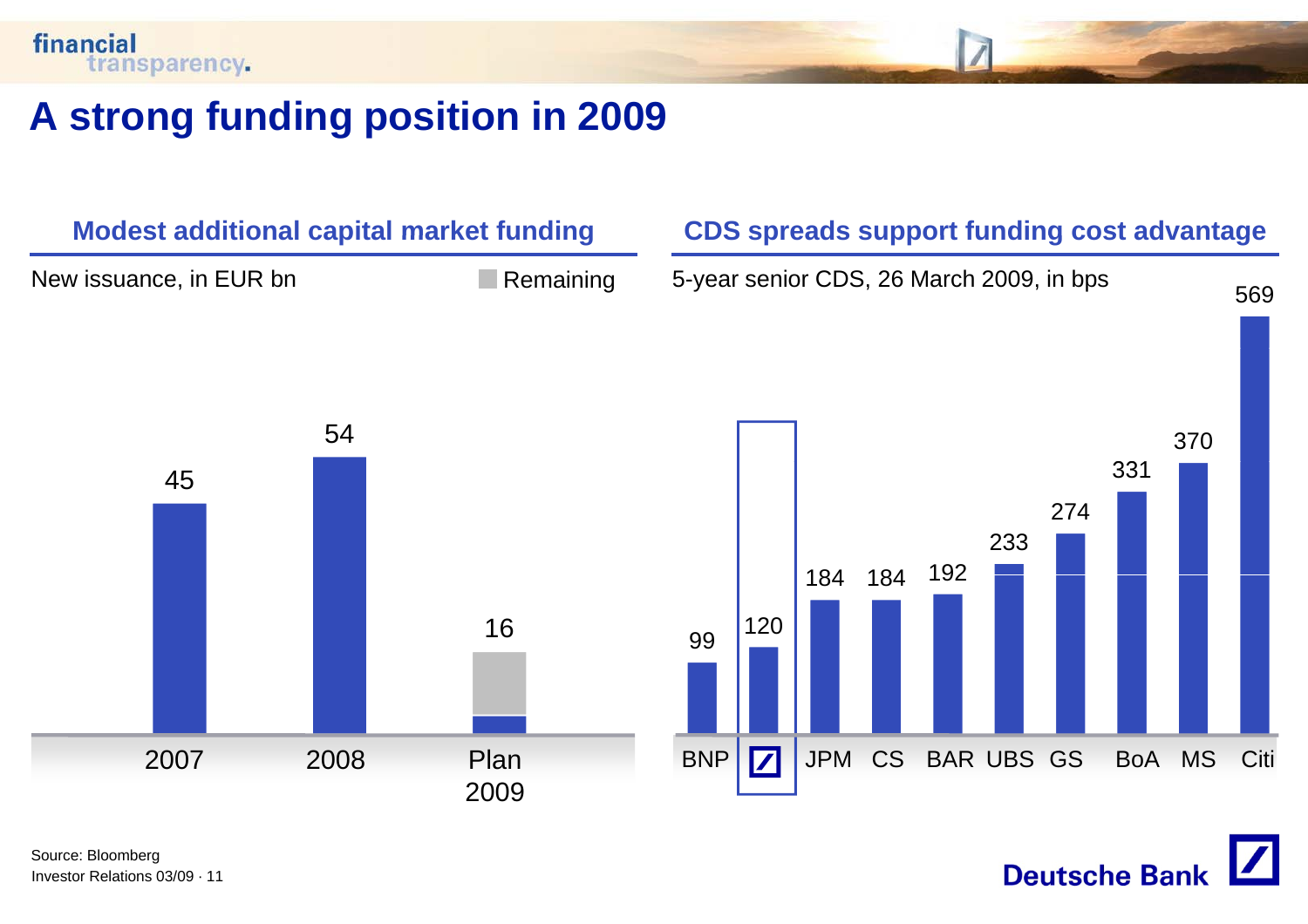

### **Substantial balance sheet reduction in 2008**

Year-end total assets, U.S. GAAP, in EUR bn 2007





(1) Diverging fiscal year (2) Pro-forma U.S. GAAP; reflects positive replacement values' netting in derivatives(3) Pro-forma U.S. GAAP; 31 Dec 2007 based on 'U.S. GAAP Proforma' nettings per 3Q2008 methodology; 31 Dec 2008 figures reflect revision of application of U.S. GAAP netting rules (4) Pro-forma U.S. GAAP; reflects positive replacement values' netting in derivatives and settlement balances in other assets (5) Including Bear Stearns and Washington Mutual Source: Company data Note: Figures may not add up due to rounding differences; converted into EUR based on spot FX rate of respective reporting period**Deutsche Bank** Investor Relations 03/09 · 12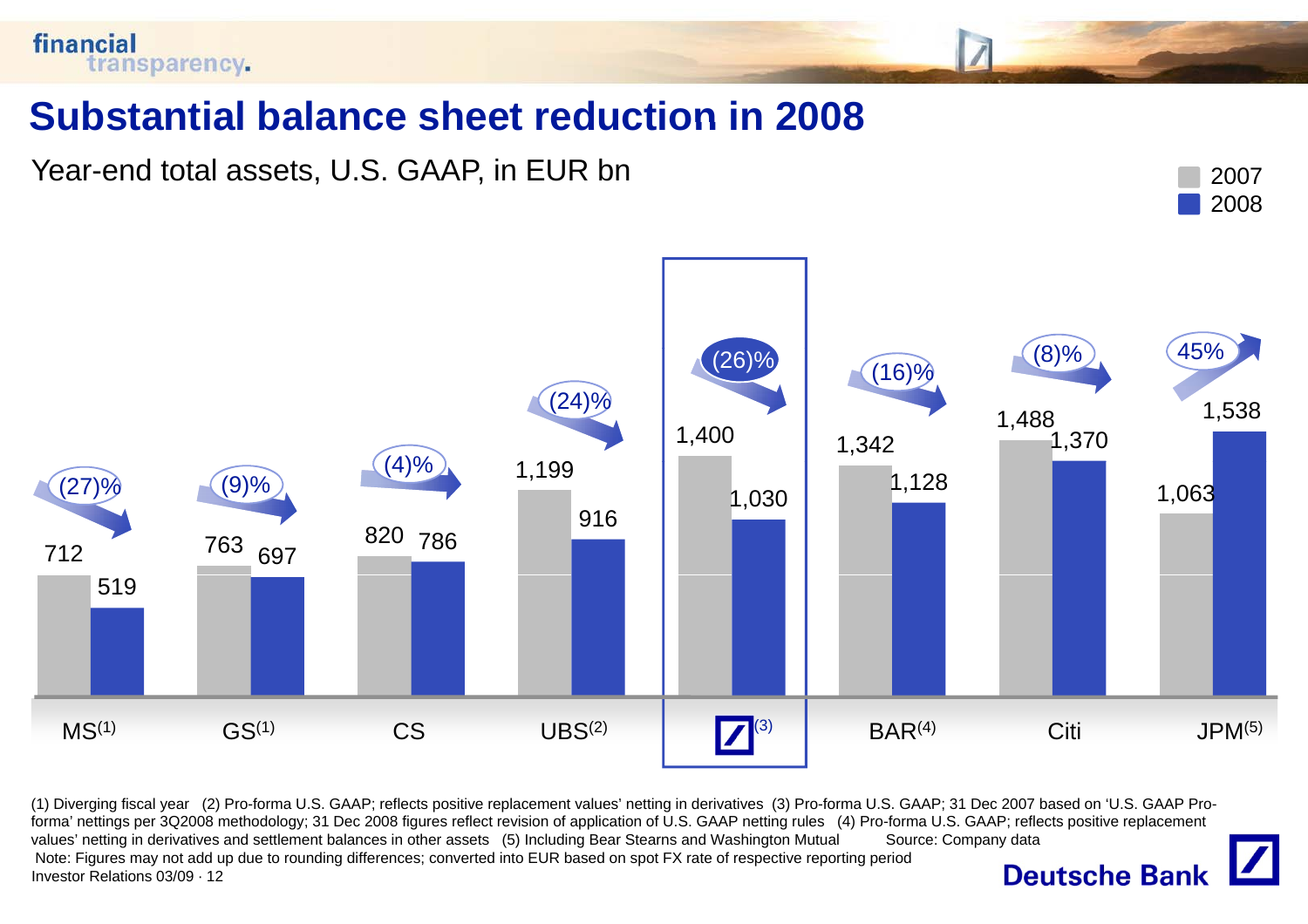**We significantly reduced trading -book exposures** 31 Dec 2007

**31 Dec 2008** 

In EUR bn

transparency.

financial



CDO / RMBS: Exposure represents our potential loss in the event of a 100% default of securities and related hedges / derivatives assuming zero recovery; net represents net of hedges and other protection purchased, RMBS also includes other trading related net positions

CRE / LevFin: Exposure represents carrying value and includes impact of synthetic sales, securitizations and other strategies; for unfunded commitments carrying value represents notional value of commitments; for 31 Dec 2008 exposure represents loans and loan commitments held at fair value pre 1 Jan 2008; 31 Dec 2007 incl. loans held of EUR 1.3 bn; net represents less life-to-date gross mark-downs, excluding fees and hedges on remaining exposure (1) After reclassification of exposures under IAS 39 per 31 Dec 2008 for CRE: EUR 6.9 bn and LevFin: EUR 8.5 bn (2) Net of risk reduction

Investor Relations 03/09 · 13

### **Deutsche Bank**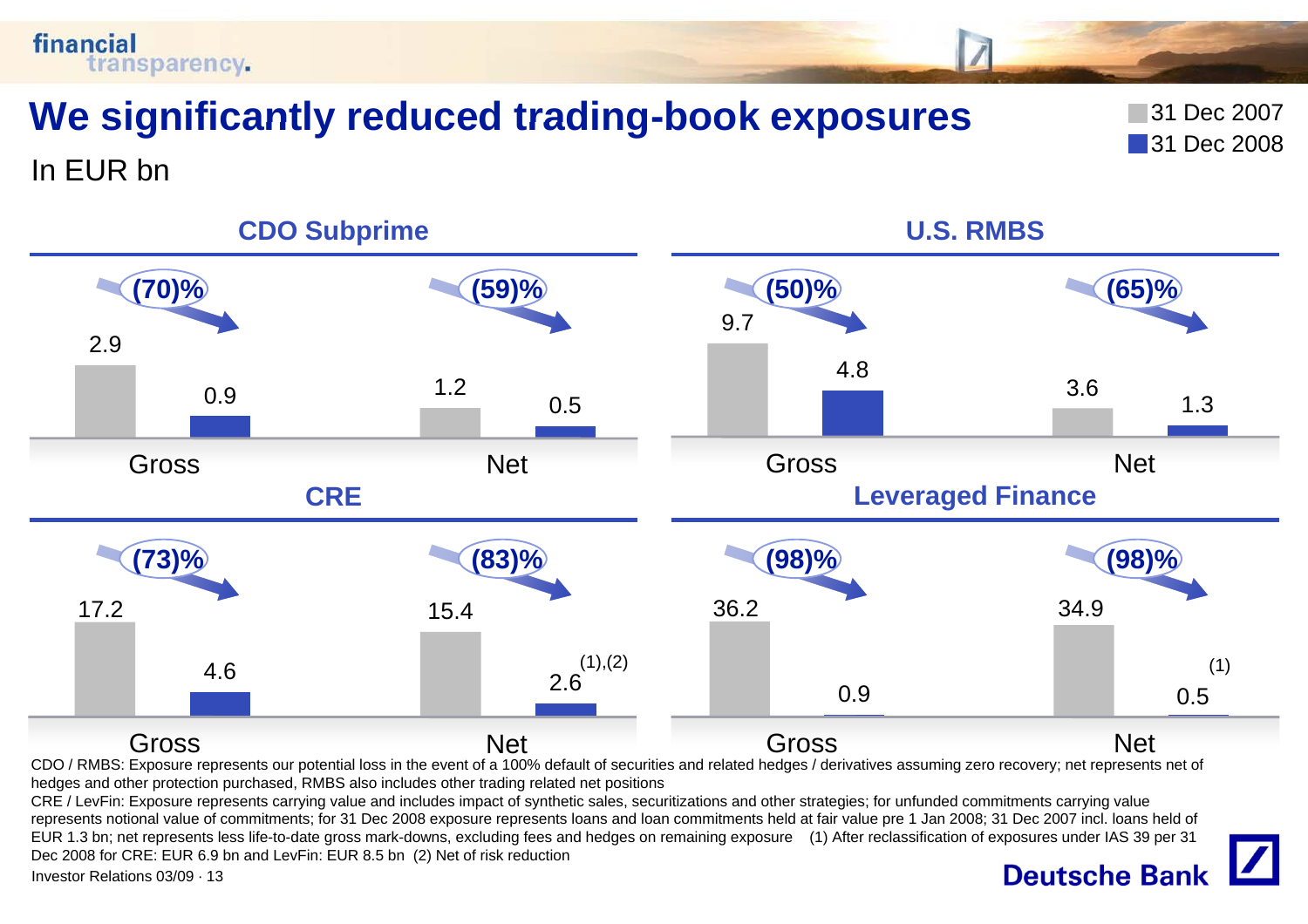

### **Monoline exposure related to U S residential mortgages U.S.**

In EUR bn, as of 31 December 2008  $\Box$  AA monolines

**Deutsche Bank** 



\* Credit valuation adjustment

Investor Relations 03/09 · 14Note: Figures may not add up due to rounding differences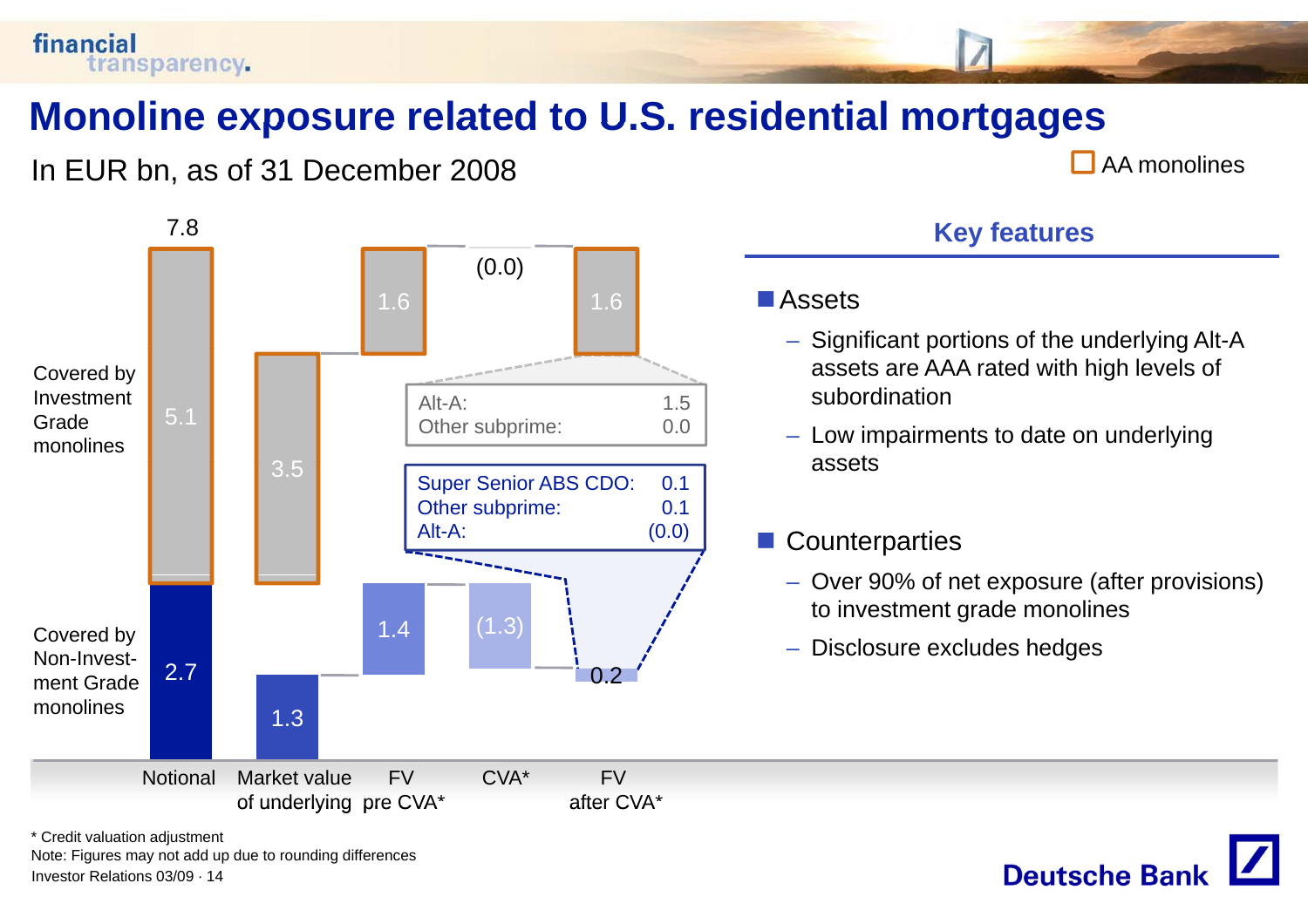Investor Relations 03/09 · 15

\* Credit valuation adjustment

Note: Figures may not add up due to rounding differences

### **Other monoline exposure**

### In EUR bn, as of 31 December 2008

#### AA monolines



#### **Key features**

#### **D**Assets

- High subordination levels
- High quality of underlying
- Corp CDO is almost half the notional
- Approx. 50% of Corp CDO rolls off within 12 months
- Low impairments to date on underlying

#### $\mathbb{R}^2$ 3 | 1

- Over 70% of net exposure (after provisions) to investment grade monolines
- Exposures to monolines in restructuring / run-off mode are provisioned as necessary
- Disclosure excludes hedges

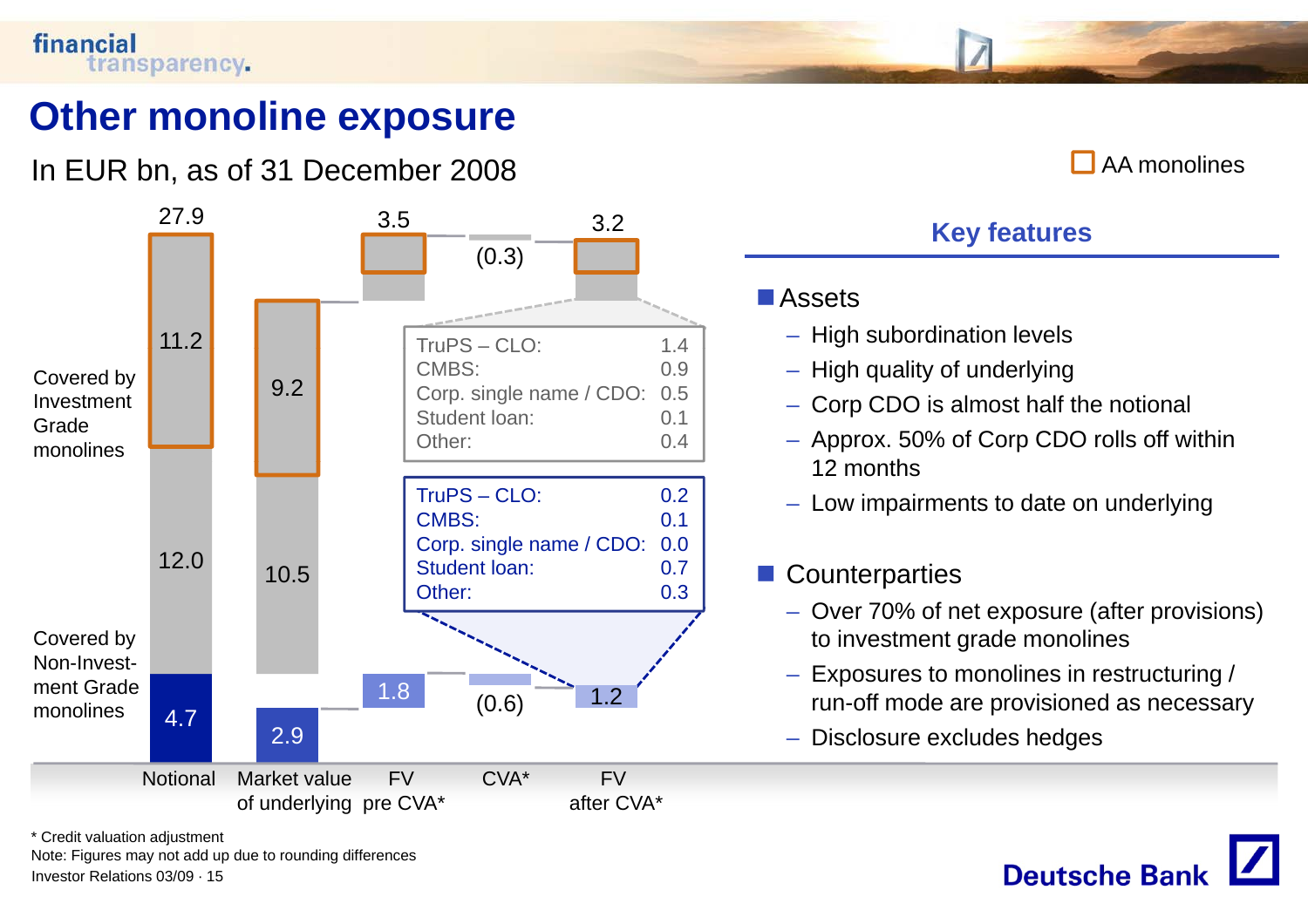### **Credit book risk in context**

In EUR bn



(1) Includes EUR 0.9 bn credit loss expense on reclassified financial instruments in 4Q2008 (2) Shareholders' equity as of 30 June 2007

Note: JPM also reflects acquisitions of Bear Stearns and Washington Mutual, converted into EUR based on spot / average FX rates of respective reporting period Source: Company data**Deutsche Bank** 

Investor Relations 03/09 · 16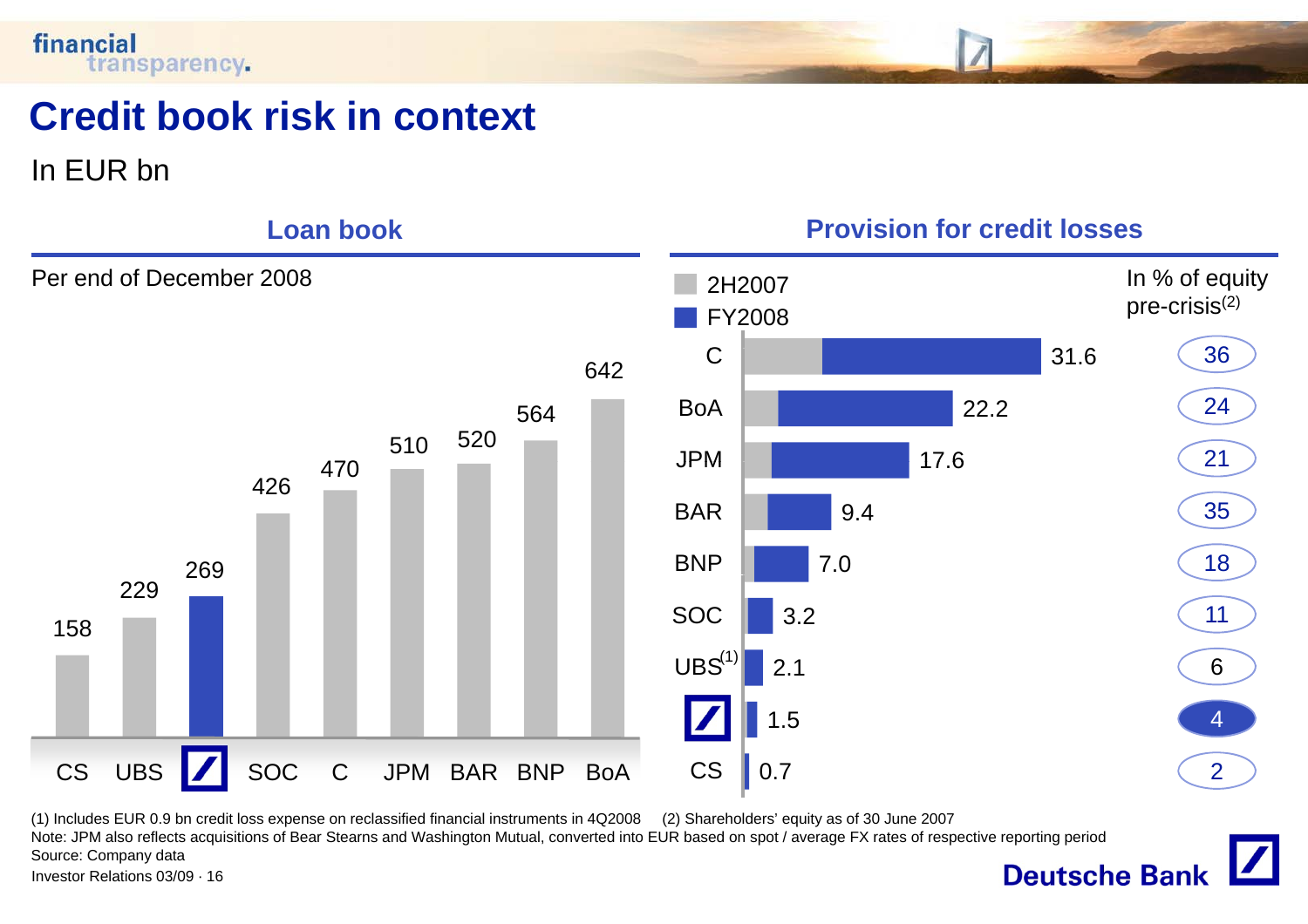

### **Agenda**



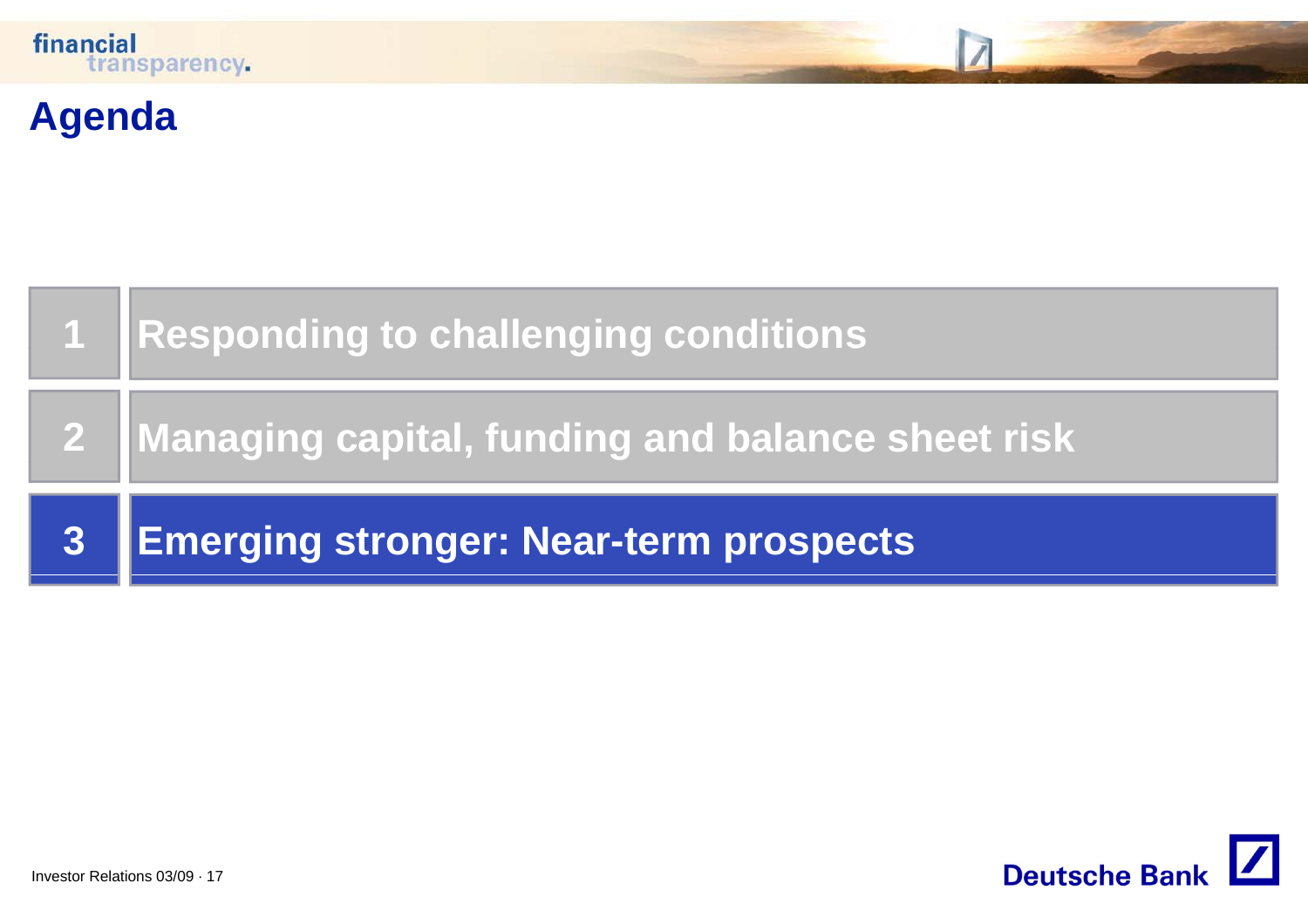



Investor Relations 03/09 · 18

financial

transparency.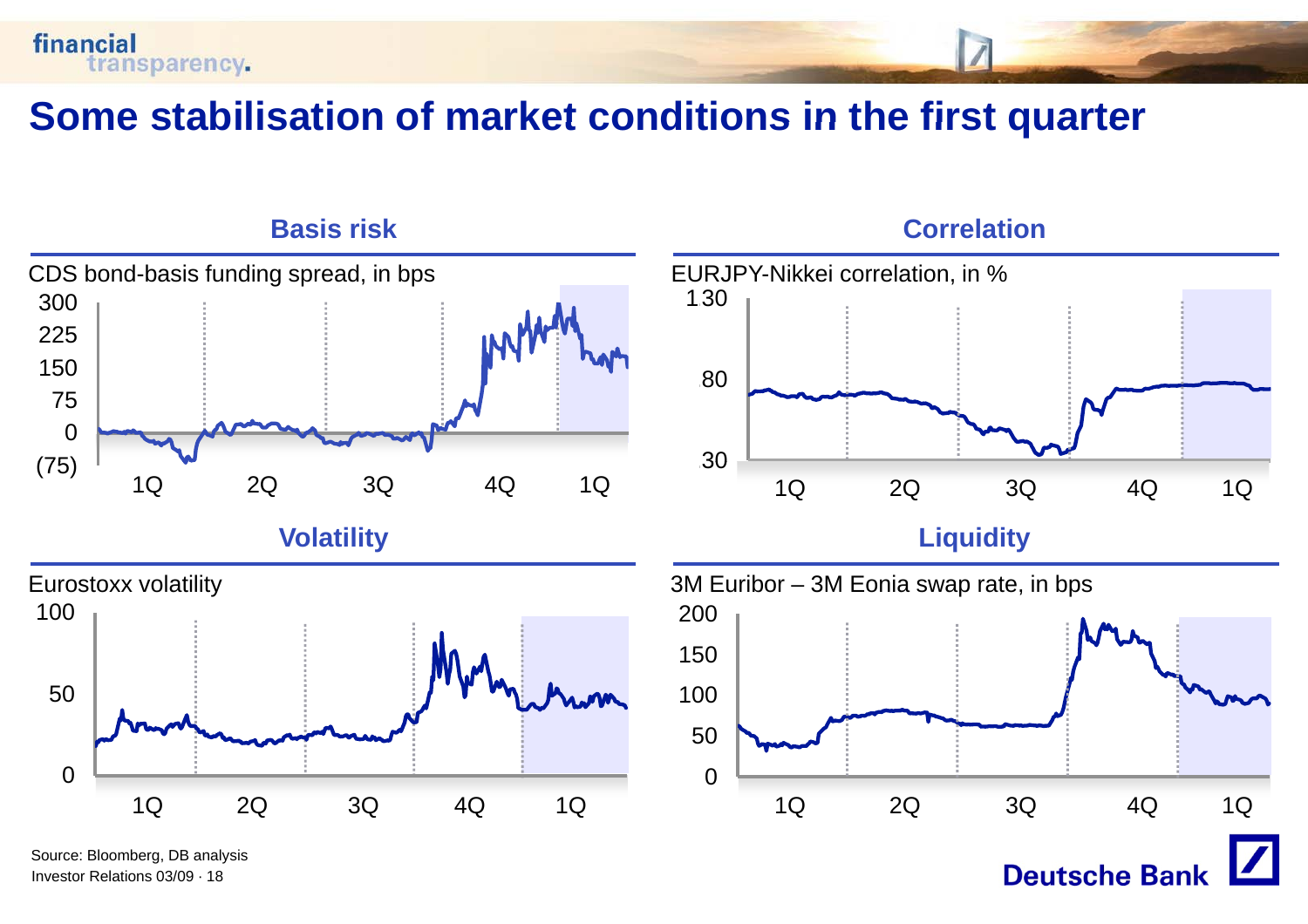



**Deutsche Bank** 

\* Deutsche Bank estimates of top-15 major firms; underlying revenues excluding writedowns Source: Company reporting, Greenwich Associates Note: IRD: Interest Rate Derivatives

Investor Relations 03/09 · 19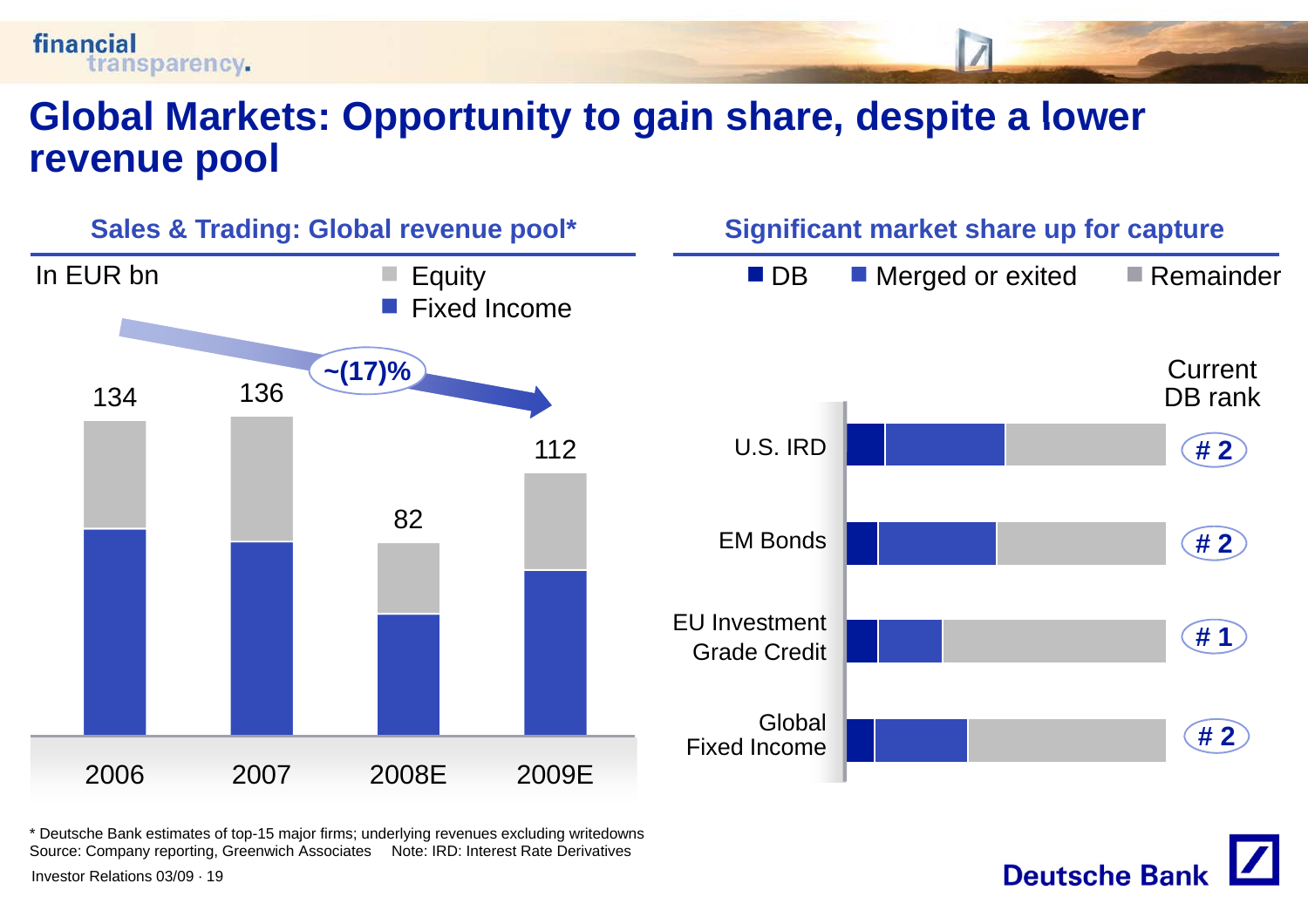

### **GTB: Building on strong momentum**



#### **Income before income taxes income**

#### **Outlook & prospects**

#### **Challenges:**

- F.  $\blacksquare$  Lower interest rates
- FX movements
- 
- F. Risk hedging costs

- **Expand into new markets**
- F. Attract new clients
- **Further develop product offerings**
- Capture market share

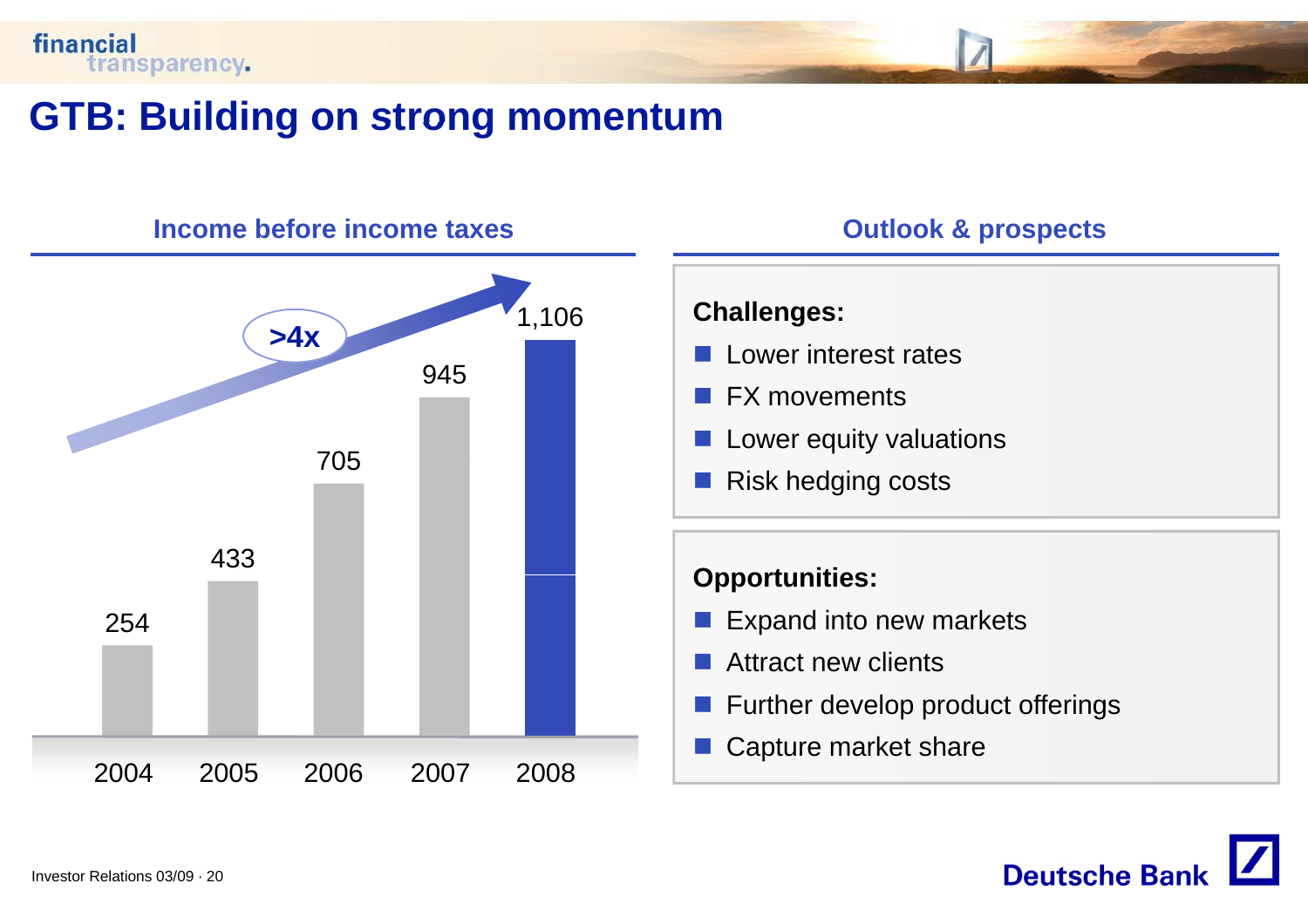

### **AWM: Restoring operating leverage at lower market levels market**



**Deutsche Ban**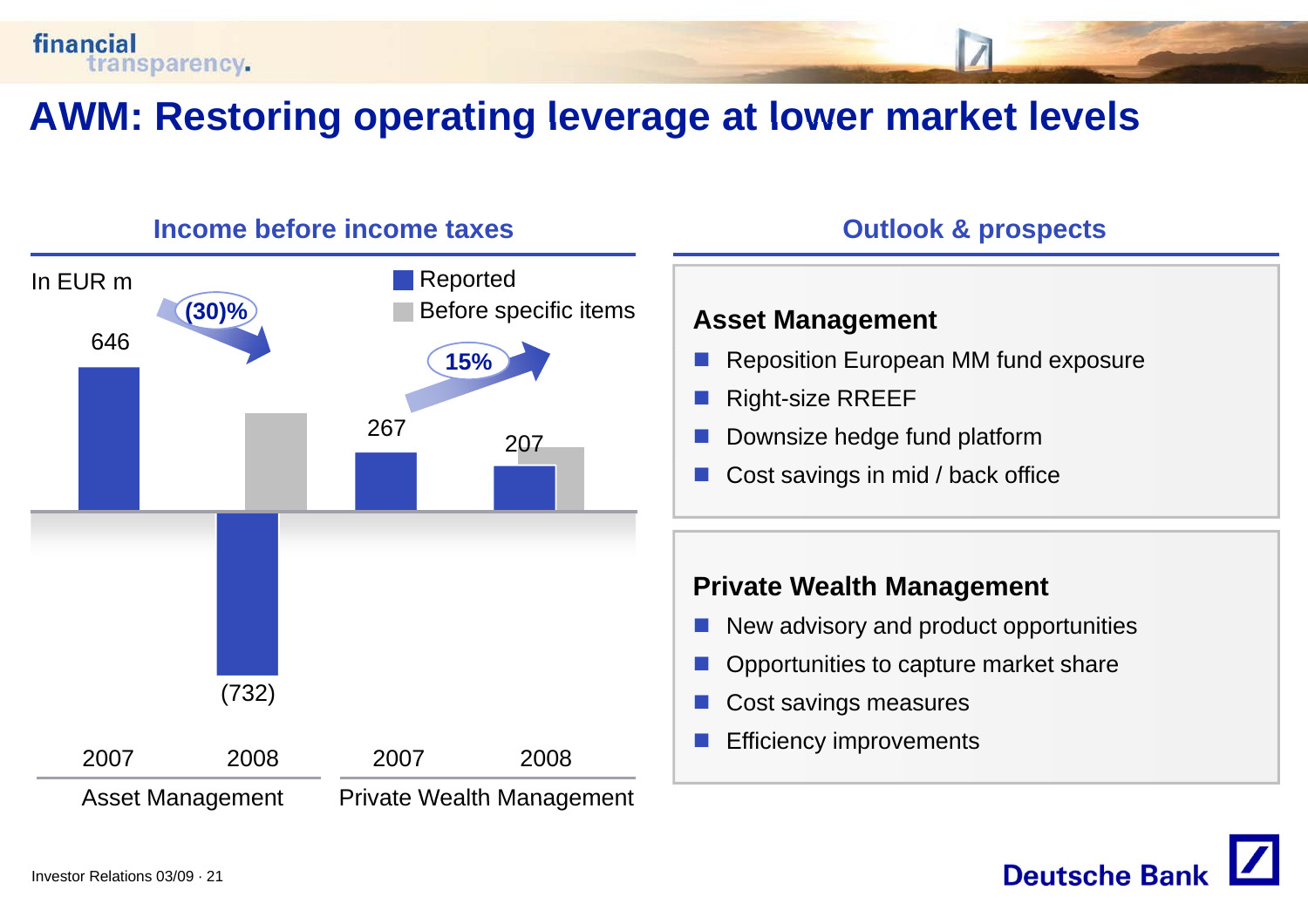

### **PBC: Implementing the Implementing 'Growth and Efficiency Growth Efficiency' program**



**Deutsche Bank**